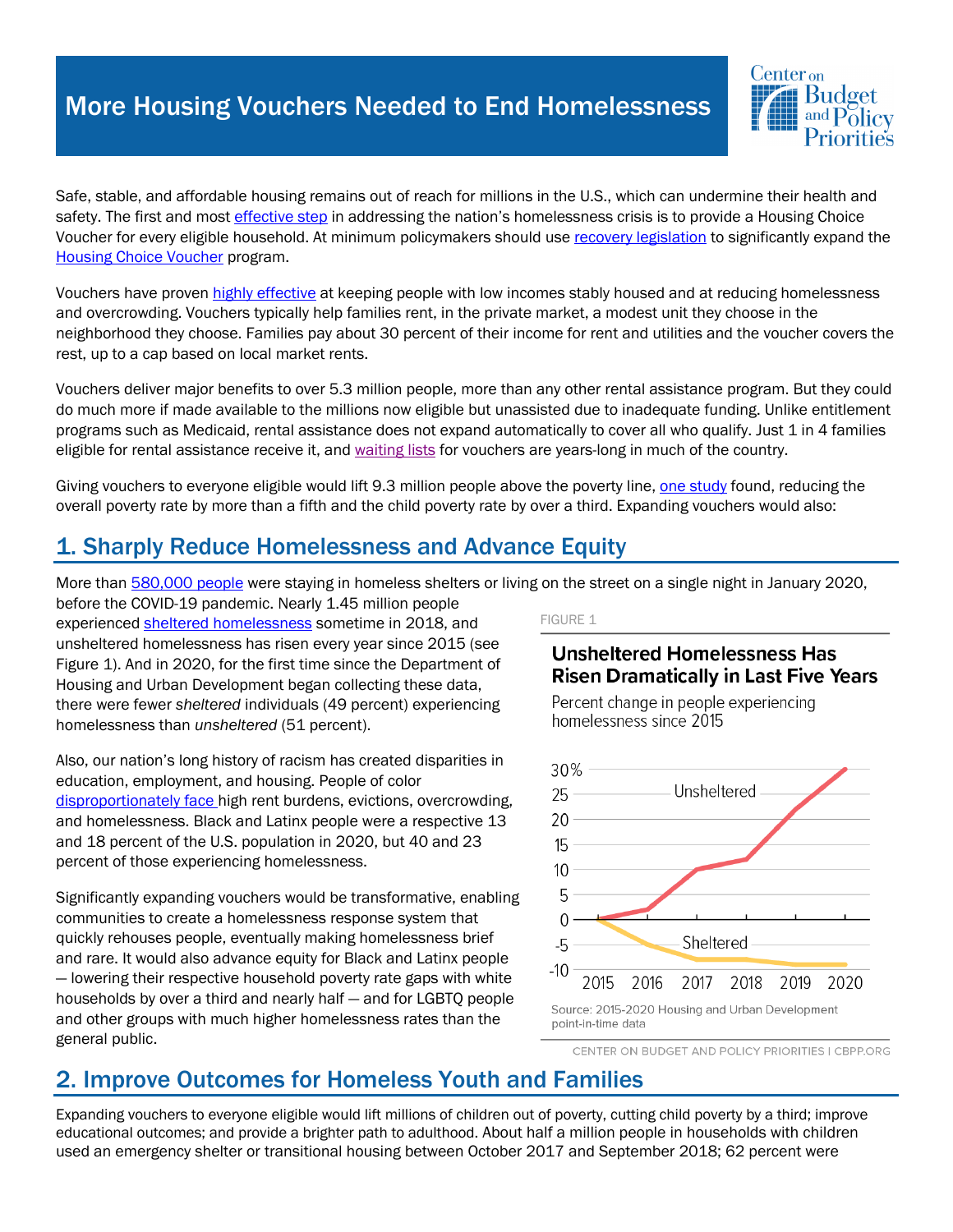children, nearly 30 percent of whom were under age 5. Some 113,000 unaccompanied youth experienced sheltered homelessness.

Rigorous research shows that for homeless families, vouchers reduce housing instability, family separations, domestic violence, and food insecurity (see Figure 2), as well as school absences, behavioral problems, and how often children change schools.

FIGURE 2



**Vouchers Reduce Hardship for Homeless Families** 

Note: The control group consisted of homeless families who were not offered vouchers or other assistance under the study.

\*These data are the results reported 20 months into the HUD Family Options Study. All the other chart data are from the completed 3-year study

Food insecurity = Someone in the household had inadequate access to food at some point during the year.

Housing instability = Family reported spending at least one night homeless or doubled up in the past six months or stayed in a n emergency shelter in the past year.

Source: Gubits et al., "Family Options Study 3-Year Impacts of Housing and Services Interventions for Homeless Families," Department of Housing and Urban Development

CENTER ON BUDGET AND POLICY PRIORITIES | CBPP.ORG

And vouchers give families more choices about where they live, improving access to high-opportunity neighborhoods with more resources and in turn to improved outcomes for children. A long-term study found that children whose families used vouchers to move from high- to low-poverty neighborhoods — which often have better-resourced, higher-performing schools — had substantially higher adult earnings and rates of college attendance than similar children whose families stayed in low-income neighborhoods. Adults in these moving families also experienced better health outcomes.

# 3. Provide Stability for Homeless Seniors and People With Disabilities

Voucher expansion is critical to ending homelessness for the hundreds of thousands of seniors and people with disabilities experiencing it each year. About half of adults — and two-thirds of veterans — living in homeless shelters reported having a disability in 2018. Over three-quarters of people experiencing unsheltered homelessness report having a physical or mental health condition. And chronic homelessness — by definition affecting people with disabilities — has been rising (see Figure 3), as has homelessness in many parts of the country among people 55 and older, who have higher rates of disability or chronic illness. Some researchers expect homelessness to continue growing for older people in the next decade unless access to affordable housing greatly improves.